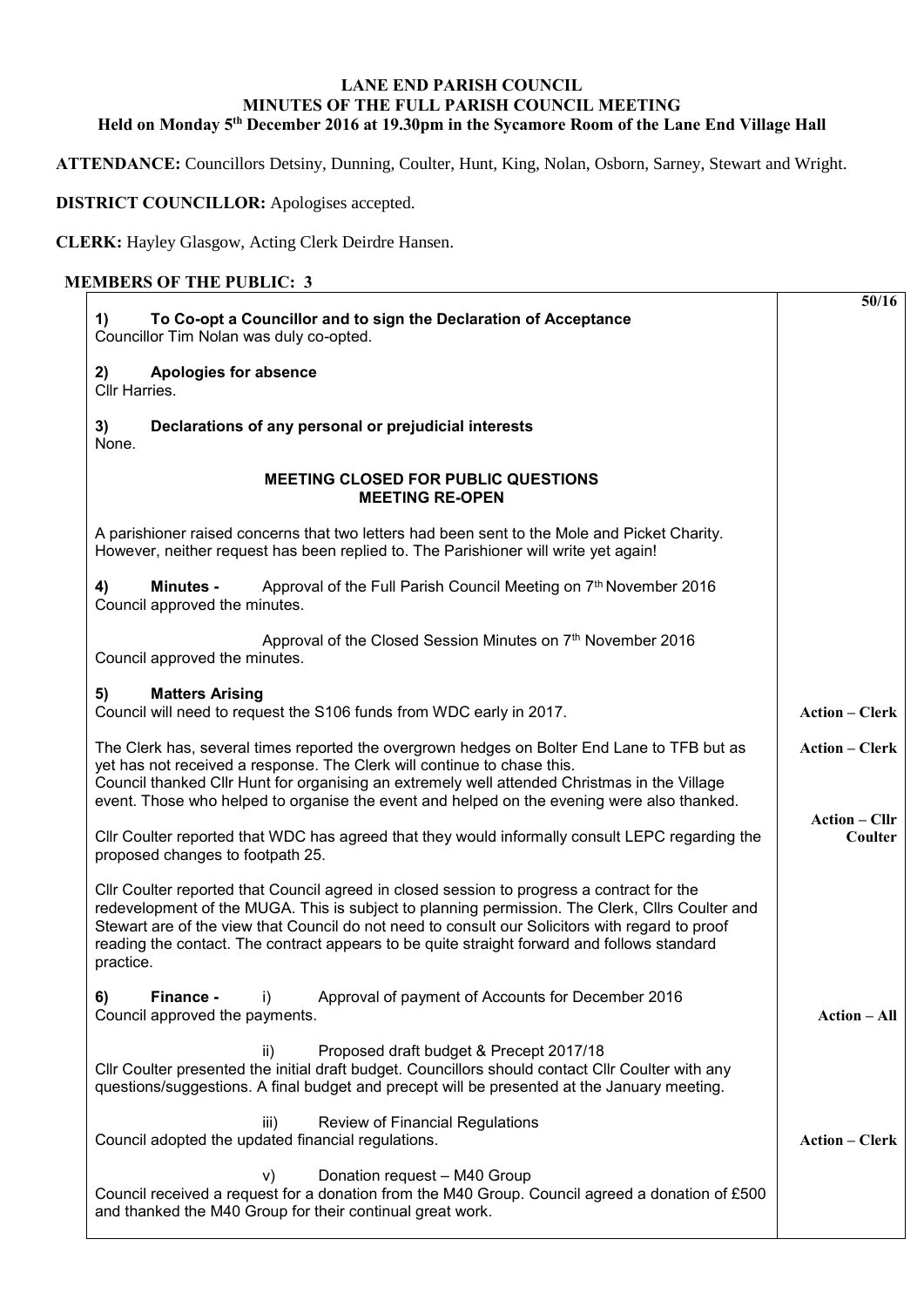| 7)<br><b>Lane End Playing Fields</b><br>Cllr Coulter reported that the tenders for the clubhouse will be discussed in closed session.<br>The planning application for the MUGA is on the agenda under planning. There has been an<br>objection made from WDC Environmental Services about noise and light pollution. Cllr Coulter<br>suggested he speak with the case officer to alleviate any concerns.                                                                                                                                                                                                                                                                                                                                                                                                                                                                         | 51/16<br><b>Action – Cllr</b><br>Coulter |  |  |  |  |
|----------------------------------------------------------------------------------------------------------------------------------------------------------------------------------------------------------------------------------------------------------------------------------------------------------------------------------------------------------------------------------------------------------------------------------------------------------------------------------------------------------------------------------------------------------------------------------------------------------------------------------------------------------------------------------------------------------------------------------------------------------------------------------------------------------------------------------------------------------------------------------|------------------------------------------|--|--|--|--|
| 8)<br>Oak tree - Cadmore End<br>Cadmore End School contacted the Clerk with concerns about a dangerous tree opposite the<br>school. The Clerk contacted Pete Whipp to assess the tree. It was reported that:                                                                                                                                                                                                                                                                                                                                                                                                                                                                                                                                                                                                                                                                     | <b>Action - Clerk</b>                    |  |  |  |  |
| The lowest branch on this tree is a large, fairly horizontal one growing out over the path and has a<br>sizable old branch scar near its base, presumably resulting from a smaller branch splitting out in<br>the past. The resulting cavity is clearly a potential point of entry for rot but none is visible from the<br>ground. The branch is apparently alive and well, being still in leaf at the time of the site visit, but<br>there is some evidence of die-back in the smaller twig ends - this in itself is not necessarily a sign<br>of a problem but the proportion of this small dead material seems to be higher on this branch than<br>on the rest of the tree as a whole. Given the situation of this branch by an obviously well used<br>path it may be prudent to consider undertaking some remedial action to reduce the chances of a<br>future safety issue. |                                          |  |  |  |  |
| Additionally, there is also a veteran oak nearer the road & right next to the other path across the<br>Common has some deadwood in the canopy; there is a large dead branch growing across the<br>path & a smaller dead branch end over the path. It would be prudent to remove both of these from<br>a safety view point. It would also make it easier to reassess this tree in the future for further die-<br>back - this is a very old tree, with evidence of metal in the base (where the tree has grown round<br>it) plus a fungal fruiting body on the trunk which had degraded beyond the point where it was able<br>to be identified, and will need regular monitoring.                                                                                                                                                                                                  |                                          |  |  |  |  |
| Even though these are only dead branches recent changes in the legislation would require<br>permission to be sought if the trees are protected.                                                                                                                                                                                                                                                                                                                                                                                                                                                                                                                                                                                                                                                                                                                                  |                                          |  |  |  |  |
| Council agreed that Pete Whipp should submit an application to WDC for minimal works to be<br>carried out on both trees in order to make them safe.                                                                                                                                                                                                                                                                                                                                                                                                                                                                                                                                                                                                                                                                                                                              |                                          |  |  |  |  |
| <b>Allotments</b><br>9)<br>CIIr Wright and Harries have been doing work on the plotting of the allotments at Sandyfields. A<br>request has been received for Council to supply a skip.                                                                                                                                                                                                                                                                                                                                                                                                                                                                                                                                                                                                                                                                                           | <b>Action - Clerk</b>                    |  |  |  |  |
| In the past Council has not supplied skips for allotments. It was suggested that a skip will be<br>required in the Spring. Council will look at this suggestion again in March 2017.                                                                                                                                                                                                                                                                                                                                                                                                                                                                                                                                                                                                                                                                                             |                                          |  |  |  |  |
| There have been a few issues with non-allotment holders wandering around the allotment site at<br>Chalky Fields. It has been asked if Council would put a sign on the gate stating 'No Trespassing,<br>Allotment Holders Only'. To purchase 3 metal A4 signs the cost would be £17.50 per sign plus<br>VAT plus delivery.<br>Council agreed to purchase three signs. One sign for each allotment site.                                                                                                                                                                                                                                                                                                                                                                                                                                                                           |                                          |  |  |  |  |
| 10)<br>Clerk's report<br>Council received a request to install a time switch for the light on Ditchfield Common and<br>Ť.<br>the lights on Church Road. The lights would be timed. For example, they would go off at<br>11pm and go back on at 5am for a few hours. The cost to carry out the changing of the 14<br>lights in Church Road and the 1 light in Church Path, will be £1018.35 ex VAT for the 15<br>lights to be converted from all night to part-night lighting.<br>Council understand that not all Parishioners would want the time switch to be fitted and<br>felt the cost was too great to justify.                                                                                                                                                                                                                                                             | <b>Action - Clerk</b>                    |  |  |  |  |
| ii.<br>At the previous meeting a query was raised about a un-mowed patch on Moorend<br>Common. Katy Dunn advised there's a patch on Middle Meadow and South Meadow<br>unmown. These are a kind of 'control' - set-aside areas so that we can see what happens<br>in those areas when they're not mown and also to leave a safe harbour for animals and<br>insects during and after the mowing. The set-aside area moves around each year.                                                                                                                                                                                                                                                                                                                                                                                                                                        |                                          |  |  |  |  |
| Council has received a letter regarding the broken tree branch near Forge Cottage, Frieth.<br>iii.<br>The tree branch was reported as hanging over an electricity cable. The Clerk arranged for<br>Pete Whipp to assess the tree. It was reported to the utility company who removed the<br>branch the same day. No damage to Forge Cottage was reported. Council has received a                                                                                                                                                                                                                                                                                                                                                                                                                                                                                                 |                                          |  |  |  |  |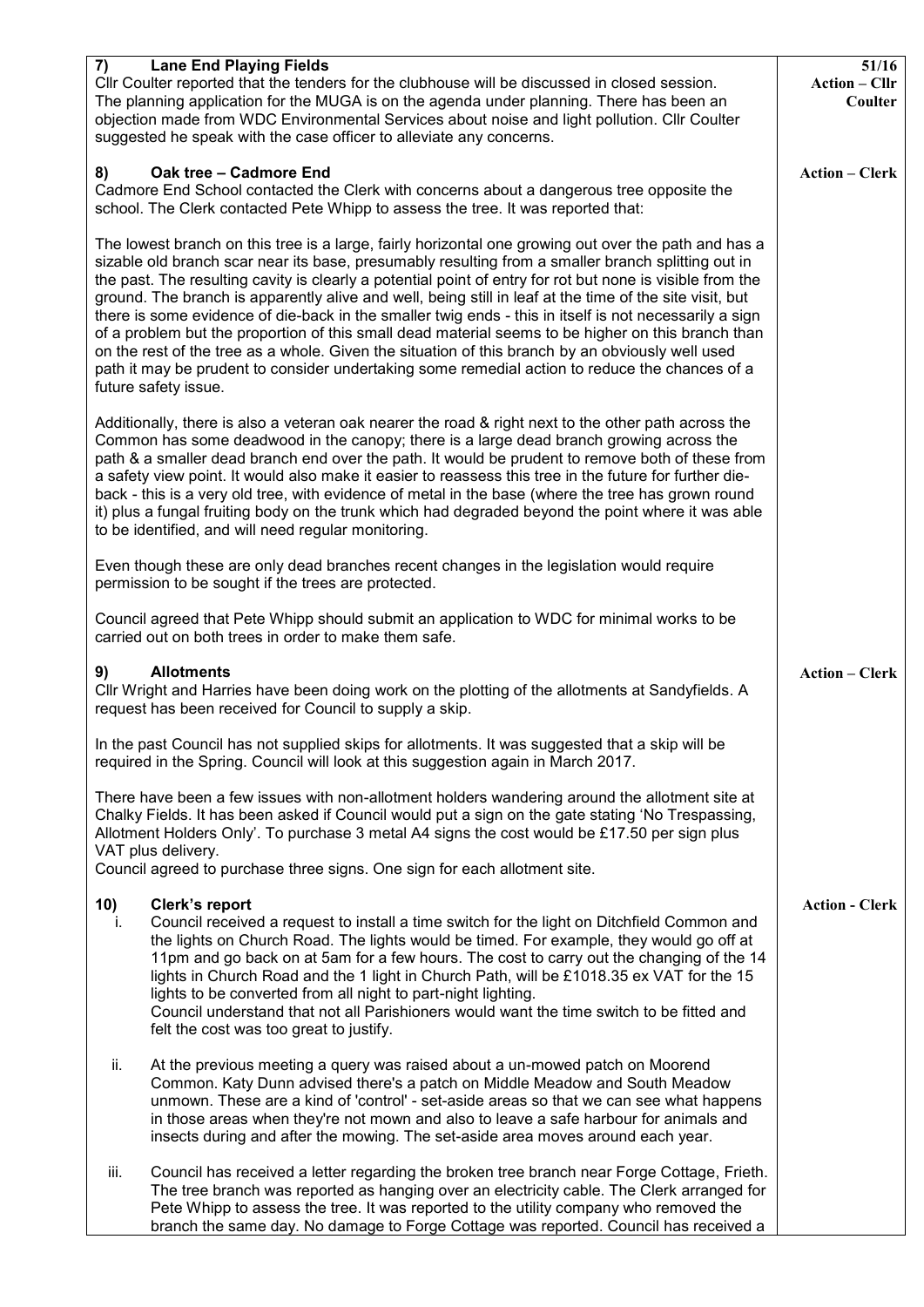|                                                                                                                                                                                                                                                                                         |                                                                                                                                                                                                                                                                                                                                                                                                                                                                                                                                                                                                                                                                         |                                                                                       | letter from the owner for Forge Cottage Solicitors claiming damages to the property from a<br>falling branch. This has been passed to the Parish Councils insurance company.                                                                                                                                                                                                                                                                                     | 52/16 |  |  |  |
|-----------------------------------------------------------------------------------------------------------------------------------------------------------------------------------------------------------------------------------------------------------------------------------------|-------------------------------------------------------------------------------------------------------------------------------------------------------------------------------------------------------------------------------------------------------------------------------------------------------------------------------------------------------------------------------------------------------------------------------------------------------------------------------------------------------------------------------------------------------------------------------------------------------------------------------------------------------------------------|---------------------------------------------------------------------------------------|------------------------------------------------------------------------------------------------------------------------------------------------------------------------------------------------------------------------------------------------------------------------------------------------------------------------------------------------------------------------------------------------------------------------------------------------------------------|-------|--|--|--|
| iv.                                                                                                                                                                                                                                                                                     | Council received a further letter regarding the accident that happened at Lane End<br>Playing Fields on 11/07/2013. The Claim was regarding a teenager who claimed to hurt<br>himself on a goal post which was left lying on the ground on the boundary of the playing<br>fields. The Clerk has passed the letter to the Parish Councils Insurance Company.                                                                                                                                                                                                                                                                                                             | <b>Action – Cllr</b><br><b>Detsiny</b>                                                |                                                                                                                                                                                                                                                                                                                                                                                                                                                                  |       |  |  |  |
| V.                                                                                                                                                                                                                                                                                      | A car has driven around the playing fields churning up the grass. Unfortunately this meant<br>the football team couldn't play a few matches. The Police advised that the vehicle<br>responsible has been identified. They know the registration, make and model of the car. A<br>witness describes seeing 5-6 young teenagers driving the car around the field.<br>The Police have found the vehicle parked up unattended in Marlow so we have now<br>seized it. The Police have asked if the Parish Council would be prepared to press charges<br>and complete a witness statement regarding the damaged caused. Cllr Detsiny has<br>confirmed he is happy to do this. |                                                                                       |                                                                                                                                                                                                                                                                                                                                                                                                                                                                  |       |  |  |  |
| vi.                                                                                                                                                                                                                                                                                     | Land Registry has now completed all necessary paperwork for The Orchards. The<br>additional piece of land which was omitted from the original registration now confirms<br>the inclusion of the plot of land in the PC's title.                                                                                                                                                                                                                                                                                                                                                                                                                                         |                                                                                       |                                                                                                                                                                                                                                                                                                                                                                                                                                                                  |       |  |  |  |
| 11)                                                                                                                                                                                                                                                                                     | Invitations to Meetings, Correspondence & Reports received<br>Council noted the report.                                                                                                                                                                                                                                                                                                                                                                                                                                                                                                                                                                                 |                                                                                       |                                                                                                                                                                                                                                                                                                                                                                                                                                                                  |       |  |  |  |
| <b>Matters raised by Councillors</b><br>12)<br>Cllr Dunning reported that the Grays Dormer sign which is attached to the Hobbs Road sign has<br>fallen off. The Clerk will report this.<br>Council were disappointed to learn there was an attempted robbery at Londis, Edmonds Parade. |                                                                                                                                                                                                                                                                                                                                                                                                                                                                                                                                                                                                                                                                         |                                                                                       |                                                                                                                                                                                                                                                                                                                                                                                                                                                                  |       |  |  |  |
| 13)<br><b>Decisions and Appeals</b>                                                                                                                                                                                                                                                     | <b>Action – Clerk</b>                                                                                                                                                                                                                                                                                                                                                                                                                                                                                                                                                                                                                                                   |                                                                                       |                                                                                                                                                                                                                                                                                                                                                                                                                                                                  |       |  |  |  |
|                                                                                                                                                                                                                                                                                         | <b>New Applications</b>                                                                                                                                                                                                                                                                                                                                                                                                                                                                                                                                                                                                                                                 |                                                                                       |                                                                                                                                                                                                                                                                                                                                                                                                                                                                  |       |  |  |  |
|                                                                                                                                                                                                                                                                                         | 16/07991/FUL                                                                                                                                                                                                                                                                                                                                                                                                                                                                                                                                                                                                                                                            | Maryland<br>Cottage High<br>Street Lane End                                           | Householder application for alterations to bay windows on<br>front elevation, installation of porch over front door,<br>installation of roof light on rear elevation, construction of<br>two storey rear extension, new timber framed garage<br>building to rear of property and new entrance gates<br>(amended scheme to pp 16/05468/FUL) (part<br>retrospective).<br>No objection to the house extension.<br>Objection to the garage as this is overdeveloped. |       |  |  |  |
|                                                                                                                                                                                                                                                                                         | 16/08051/CTREE                                                                                                                                                                                                                                                                                                                                                                                                                                                                                                                                                                                                                                                          | <b>Holy Trinity</b><br>Church Church<br>Path Lane End                                 | Fell one Ash tree (T1) due to possible disease & dieback.<br>Refer to tree specialist.                                                                                                                                                                                                                                                                                                                                                                           |       |  |  |  |
|                                                                                                                                                                                                                                                                                         | 16/07922/FUL                                                                                                                                                                                                                                                                                                                                                                                                                                                                                                                                                                                                                                                            | <b>April Cottage</b><br>Moor Common<br>Lane End                                       | Householder application for replacement of 4 existing<br>dormers, addition of 1 x additional roof light and new<br>window in gable end.<br>No objection.                                                                                                                                                                                                                                                                                                         |       |  |  |  |
|                                                                                                                                                                                                                                                                                         | 16/07869/FUL                                                                                                                                                                                                                                                                                                                                                                                                                                                                                                                                                                                                                                                            | Lane End<br><b>Playing Fields</b><br>The Row Lane<br>End                              | Installation of an artificial grass area as a multi-use games<br>area (MUGA) with a 3M high fenced enclosure and 4 x 8M<br>high flood lights (one in each corner of the MUGA) to<br>replace existing tennis courts and play area of Lane End<br>Playing Fields & creation of bund.<br>Council will submit a letter of support. To be drafted by<br><b>Cllrs Coulter and Stewart.</b>                                                                             |       |  |  |  |
|                                                                                                                                                                                                                                                                                         | 16/07750/PNP3O                                                                                                                                                                                                                                                                                                                                                                                                                                                                                                                                                                                                                                                          | <b>Estate Office</b><br>Chequers<br>Manor Farm<br><b>Chequers Lane</b><br>Cadmore End | Prior notification application (Part 3, Class O) for change of<br>use of existing building falling within Class B1(a) (offices) to<br>Class C3 (dwellinghouses) to create 1 x 1 bed residential<br>unit.<br>No objection.                                                                                                                                                                                                                                        |       |  |  |  |